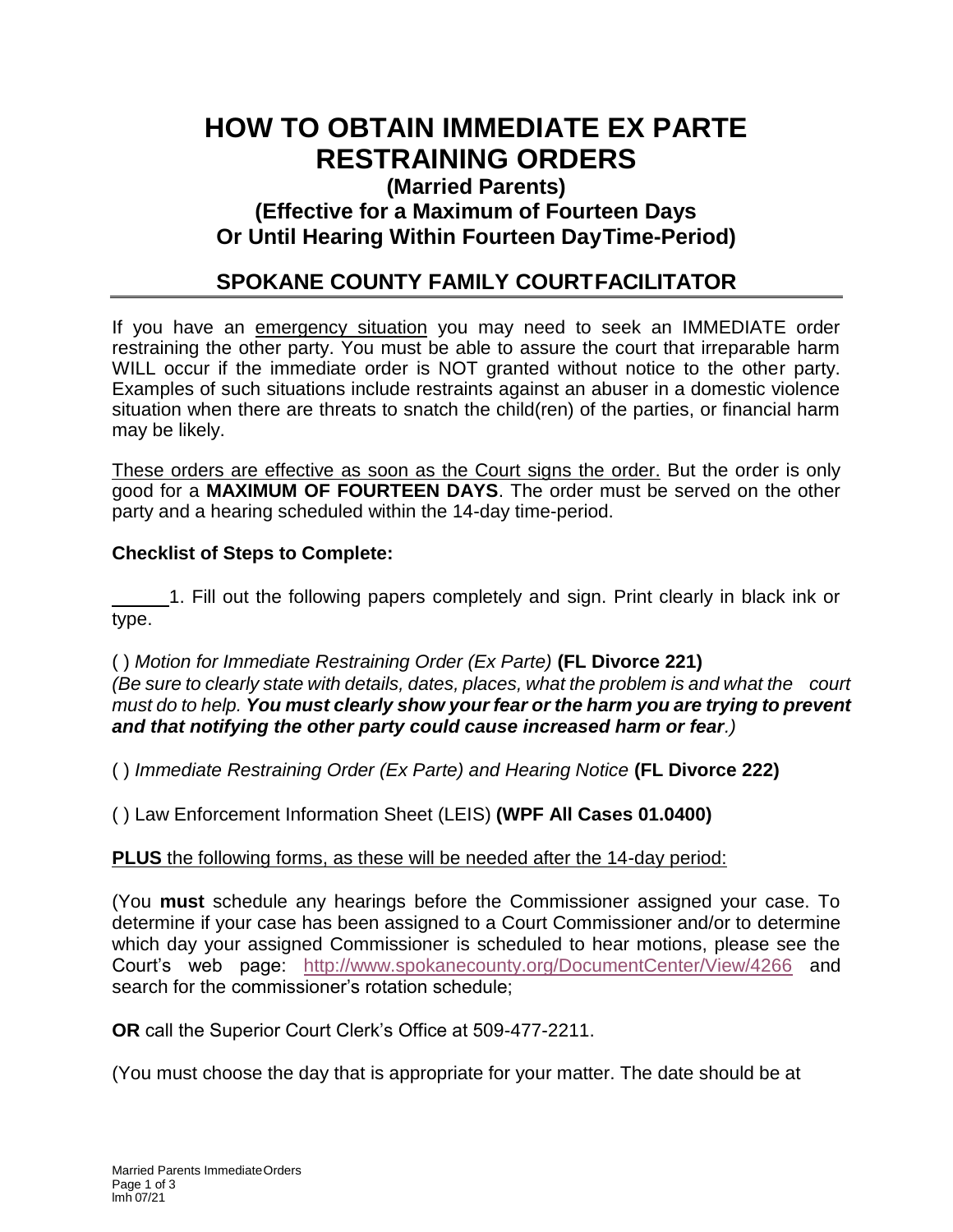least 14 days from the date you file the documents in court and serve them on the other party, not including the date of service on the other party.)

- ( ) *Motion for Temporary Family Law Order and Restraining Order* (**FL Divorce 223**)
- ( ) *Information for Temporary Parenting Plan* (**FL All Family 139**) (if children and placement/contacts are at issue)
- ( ) Your *Declaration* (**FL All Family 135**) and those of others who can support your position, if needed. Be specific in providing details, avoid stating what someone else has told you, and be certain everything has been personally observed. You should type or print very clearly in black ink.
- ( ) Your *Financial Declaration* (**FL All Family 131**) if there are finances at issue, such as payment of bills, appointment of a Guardian ad Litem, payment of attorney fees.
- ( ) *Proposed Parenting Plan* (**FL All Family 140**), *Child Support Worksheets* (**SCSS Worksheets**) and *Proposed Child Support Order* (**FL All Family 130**), if these are issues needing to be addressed and have not already been filed.

 2. Make two copies (original plus two copies) of documents before going to court and staple each separate document. Copies may be made on the public copy machine on the first floor of the courthouse near the security station.

 3. Take the original of each document to Courtroom 202, (the Ex Parte Courtroom) M-W-F between 9:00 a.m. - 12:00 p.m. and 1:30 p.m. - 4:00 p.m., and T-Th from 1:30pm to 4pm, to have the Court sign the *Immediate Restraining Order (Ex Parte) and Hearing Notice* **(FL Divorce 222)**. After the Court has signed the Order, take your copies to Room 300, between the hours of 8:30 a.m.  $-$  12:00 noon and 1:00 p.m.  $-$  4:00 p.m., Monday through Friday and stamp the name of the Judge/Commissioner who signed the Order and put the date stamp on the top, front page of each of your copies.

 4. If the restraining order provides for your personal safety or that of the child(ren), you should request a **CERTIFIED** copy of the Order to carry with you in the event police may need to enforce this order. The fee is \$5.00 for the first page and \$1.00 for each additional page.

 5. A copy of all documents filed with the court must be personally served on the opposing party by a third person. **YOU** cannot serve the opposing party. The person who serves the opposing party, must complete and sign the *Proof of Personal Service* **(FL All Family 101)** form. Make a copy for yourself.

6. After the opposing party has been served, file the *Proof of PersonalService* form with the Superior Court Clerk. Put the date stamp on your copy.